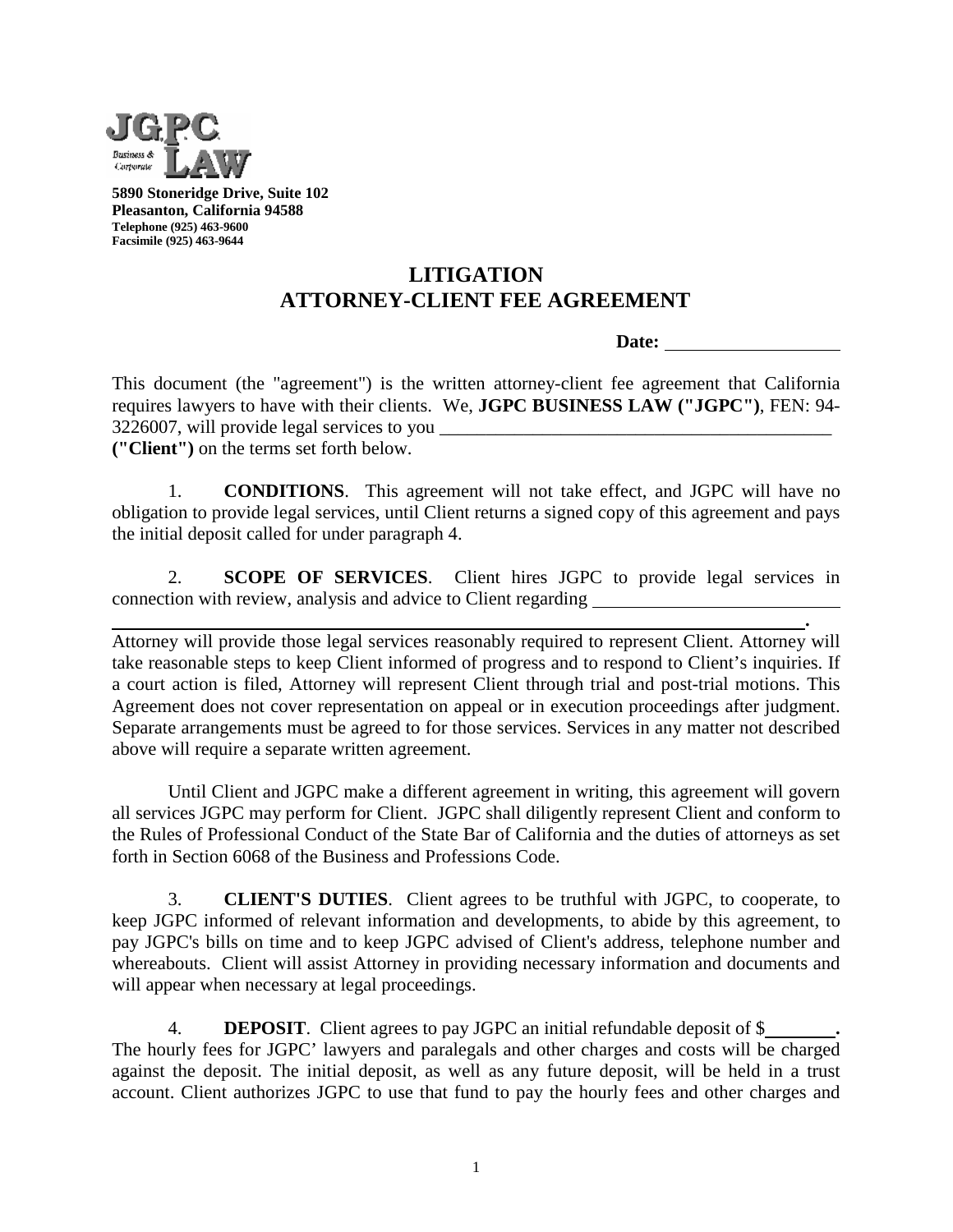costs as they are incurred. Payments from the account will be made upon remittance to Client of a billing statement. Client acknowledges that the deposit is not an estimate of total fees and costs, but merely an advance for security.

JGPC reserves the right to demand further deposits reasonably necessary to cover anticipated attorney fees, costs and expenses during the course of representing Client and before a trial or arbitration date is set. Once a trial or arbitration date is set, Client shall pay all sums then owing and deposit the attorney's fees, costs and expenses estimated to be incurred in preparing for and completing the trial or arbitration, as well as the jury fees or arbitration fees, expert witness fees and other costs likely to be assessed. Those sums may exceed the maximum deposit. Client agrees to pay all deposits after the initial deposit within 10 days of JGPC'S demand. Legal services may be interrupted or terminated unless the Client deposits are timely made. Unless otherwise agreed in writing, any unused deposit at the conclusion of JGPC'S services will be refunded.

5. **LEGAL FEES AND BILLING PRACTICES**. Client agrees to pay by the billable hour at JGPC'S prevailing rates for time spent on Client's projects by JGPC'S legal personnel. JGPC'S current hourly rates for attorneys and other members of JGPC'S professional staff are based on an individual's efficiency, expertise and experience. Currently JGPC'S base billing rates range from \$200.00/hr. to \$400.00/hr. for partners and associates. JGPC'S hourly rates for law clerks, legal assistants and paralegals range from \$75.00/hr. to \$175.00/hr. JGPC reserves the right to raise the hourly rates of its attorneys and other legal staff upon a minimum of thirty (30) days advanced notice to Client.

The time charged will include the time Attorney spends on telephone calls relating to Client's matter, including calls with Client, witnesses, opposing counsel or court personnel. The legal personnel assigned to Client's matter may confer among themselves about the matter, as required and appropriate. When they do confer, each person will charge for the time expended, as long as the work done is reasonably necessary and not duplicative. Likewise, if more than one of the legal personnel attends a meeting, court hearing or other proceeding, each will charge for the time spent. Attorney will charge for waiting time in court and elsewhere and for travel time, both local and out of town.

6. **COSTS AND OTHER CHARGES**. JGPC may incur various costs and expenses in performing legal services under this agreement. Client agrees to pay for those costs and expenses in addition to the hourly fees. The costs and expenses commonly include filing fees, document search and copying fees, fees fixed by law or assessed by courts and other agencies, long distance telephone calls, messenger and other delivery fees, postage, parking and other local travel expenses, photocopying and other reproduction costs, word processing charges, out of pocket charges for computer time and other similar items. All costs and expenses will be charged at JGPC'S cost. JGPC is hereby authorized and directed to employ such specialists as may be required, such as expert consultants, investigators, accountants, clerical staff, and other attorneys to aid and assist JGPC in serving the Client.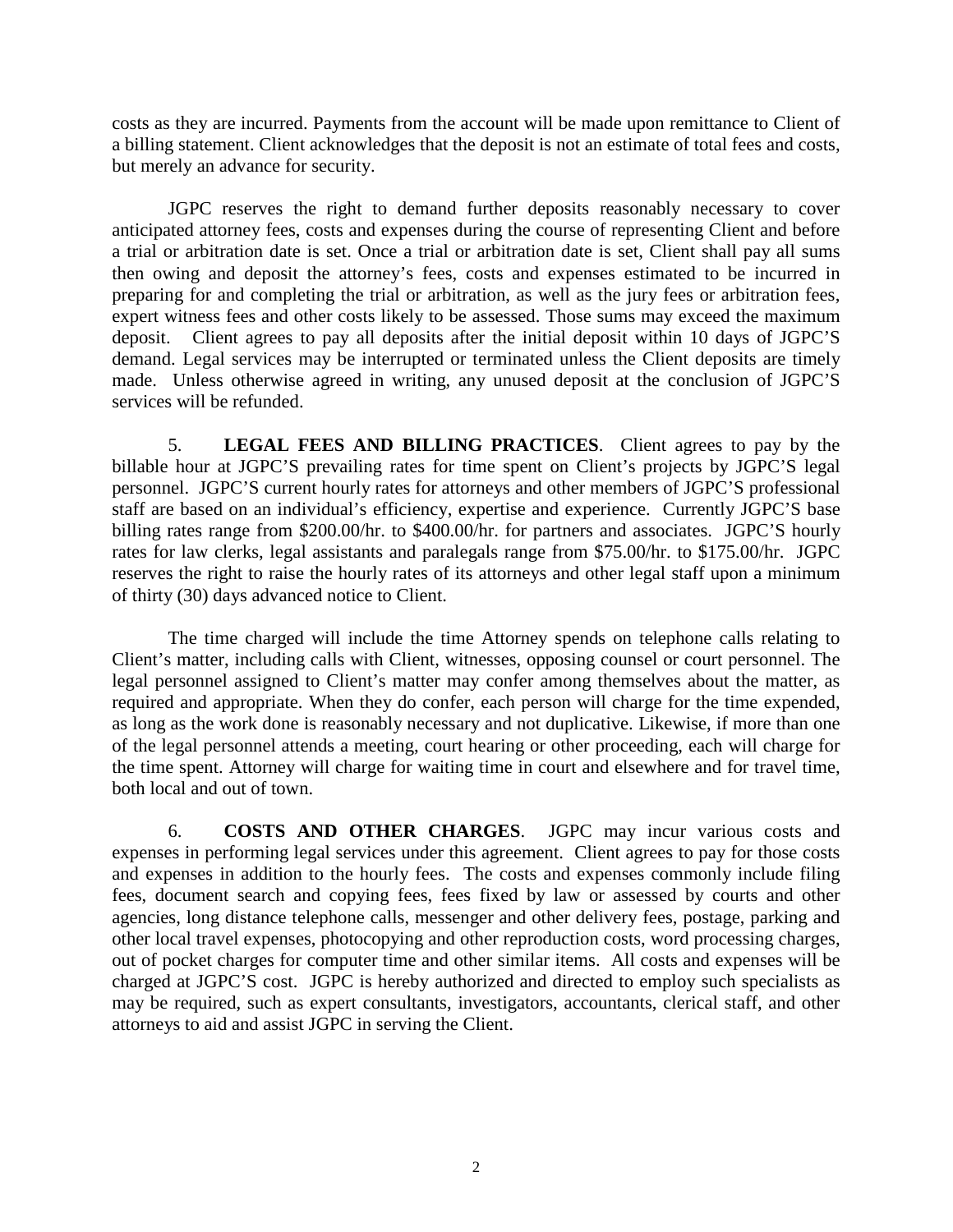Additionally, Client understands that if the matter proceeds to court action or arbitration, Client may be required to pay fees and/or costs to other parties in the action. Any such payment will be entirely the responsibility of Client.

7. **BILLING STATEMENTS**. A monthly billing summarizing services performed, fees charged, and costs incurred shall be provided to Client. **Payment is due within 15 days of issuance of the bill and balances outstanding for 30 days shall be deemed delinquent.** Client agrees that delinquent status may, at the election of JGPC, result in an interruption or termination of service. A finance charge will be assessed against balances remaining due beyond 30 days. This finance charge is calculated on the statement by multiplying the monthly periodic rate of 0.833% (10% annual percentage rate) by the principal balance of 30 days past due (previous finance charges are excluded). All attorney time and paralegal time necessary to collect past due balances, whether or not legal proceedings are initiated, shall be charged to Client at the established hourly rates. In the event that a legal proceeding is brought on an outstanding balance, the prevailing party shall be entitled to reasonable costs and attorneys' fees in accordance with paragraph 10; in the event that JGPC represents itself during such a proceeding and is the prevailing party, JGPC shall be entitled to an award of attorneys' fees equivalent to its established rate for such services.

8. **DISCHARGE AND WITHDRAWAL**. Client may discharge JGPC at any time. JGPC may withdraw with Client's consent or for good cause. Good cause includes breach of this agreement, Client's refusal to cooperate with JGPC or to follow JGPC'S advice on a material matter or any other fact or circumstances that would render JGPC's continuing representation unlawful or unethical. When JGPC'S services conclude, all unpaid charges will immediately become due and payable. After JGPC'S services conclude, JGPC will, upon Client's request, deliver Client's file to Client, along with any funds or property of Client in JGPC'S possession.

9. **DISCLAIMER OF GUARANTEE**. Nothing in this agreement and nothing in JGPC'S statements to Client should be construed as a promise or guarantee about the outcome of work to be performed for Client. JGPC makes no promises or guarantees. Client recognizes that JGPC can only use JGPC'S best efforts and diligence and that JGPC does not guarantee the results of any representation or the time and/or resources that it will take to complete any project. JGPC'S attorney comments about the outcome of Client's project are expressions of opinion only. Any estimate of fees given by Attorney shall not be a guarantee. Actual fees may vary from estimates given.

10. **RESOLUTION OF DISPUTES**. Prior to commencing any court action for recovery of JGPC'S fees and costs under this agreement, JGPC shall forward a written notice to Client, informing Client of Client's right to arbitration as provided in Section 6201 of the Business & Professions Code. Client will have thirty (30) days after receipt of said notice to request arbitration of the dispute. Client's failure to request arbitration within the specified time shall be deemed a waiver of Client's right to arbitration, entitling JGPC to commence a court action under this agreement.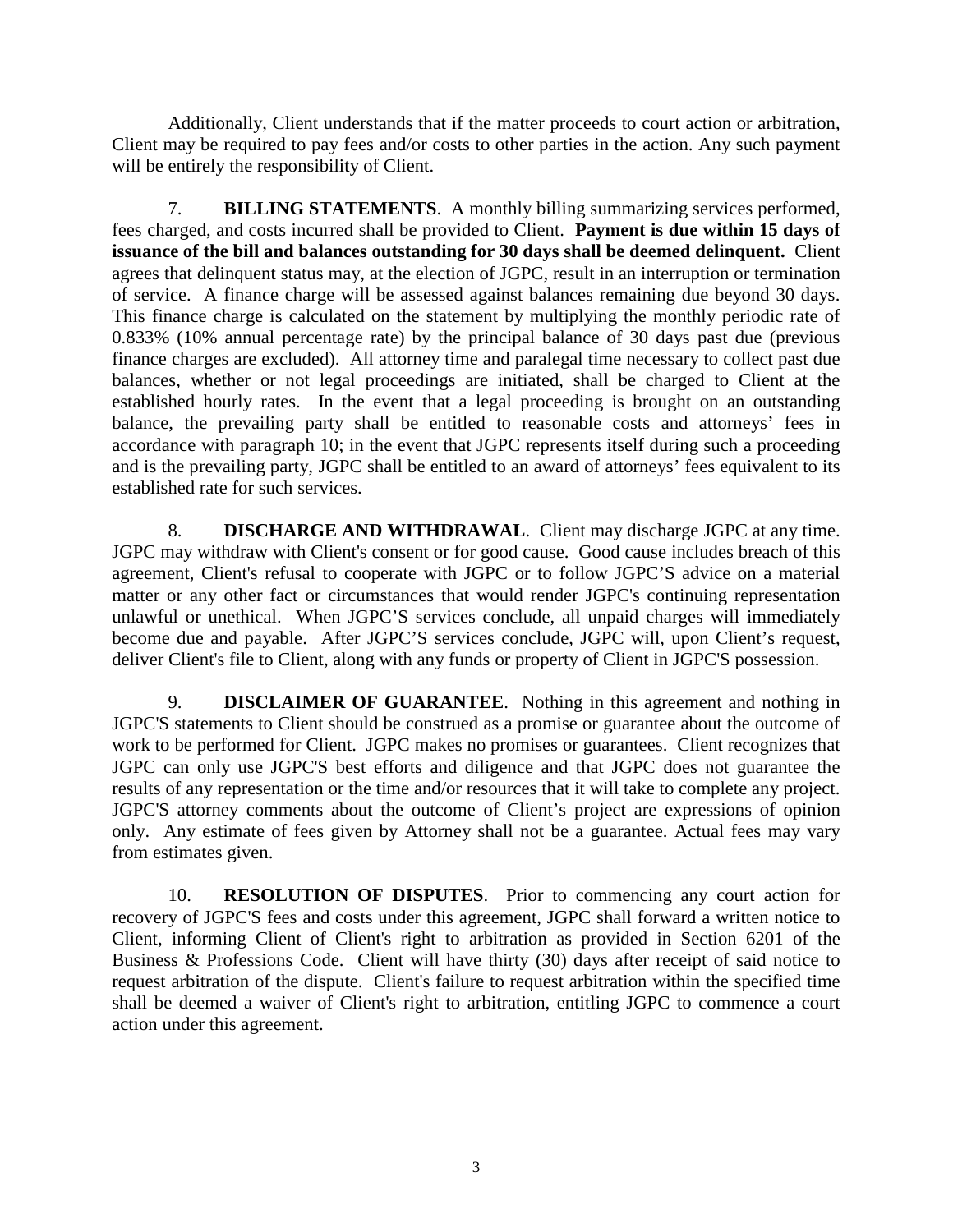In the event that Client shall have any claim against JGPC relating to any alleged error or omission of the attorney or the performance of the duties on Client's behalf, JGPC shall have a reciprocal right to elect to submit said claim to arbitration under the rules of the American Arbitration Association. Client does expressly agree that any issue which is subject to arbitration under this agreement shall not constitute a defense to any claim by JGPC for fees or costs advanced hereunder, but shall be arbitrated in a separate proceeding.

In the event that it becomes necessary for a suit to be brought to enforce any of the terms of this agreement, it is agreed that the jurisdiction and venue shall be in a court of competent jurisdiction in the County of Alameda, State of California, and the prevailing party shall be entitled to all costs incurred as well as attorney's fees.

11. **EFFECTIVE DATE**. This agreement will take effect when Client has satisfied the conditions stated in paragraph 1, but its effective date will be retroactive to the date JGPC first provided services to Client. The date at the beginning of this agreement is for reference only. Even if this agreement does not take effect, Client will be obligated to pay JGPC the reasonable value of any services JGPC may have performed for Client.

12. **ENTIRE AGREEMENT**. This document contains the entire agreement between the parties and there are no representations or warranties not herein contained.

13. **FILE RETENTION.** After our services conclude, JGPC will upon client's request deliver the file for this matter to client along with any funds or property of clients in our possession. If client does not request the file for this matter, we will retain it for a period of five (5) years after this matter is closed. If client does not request delivery of the file for this matter before the end of the five-year period, we will have no further obligation to retain the file, and may, at our discretion, destroy it without further notice to client.

## **JGPC BUSINESS LAW**

By

JAMES H. GULSETH, President

I/We have read and understood the foregoing terms and agree to them as of the date **JGPC BUSINESS LAW** first provided services. If more than one party signs below, we each agree to be liable, jointly and severally, for all obligations under this agreement.

I/We have read and understood the foregoing terms and agree to them as of the date **JGPC BUSINESS LAW** first provided services. If more than one party signs below, we each agree to be liable, jointly and severally, for all obligations under this agreement.

(Please see Client signatures on next page)